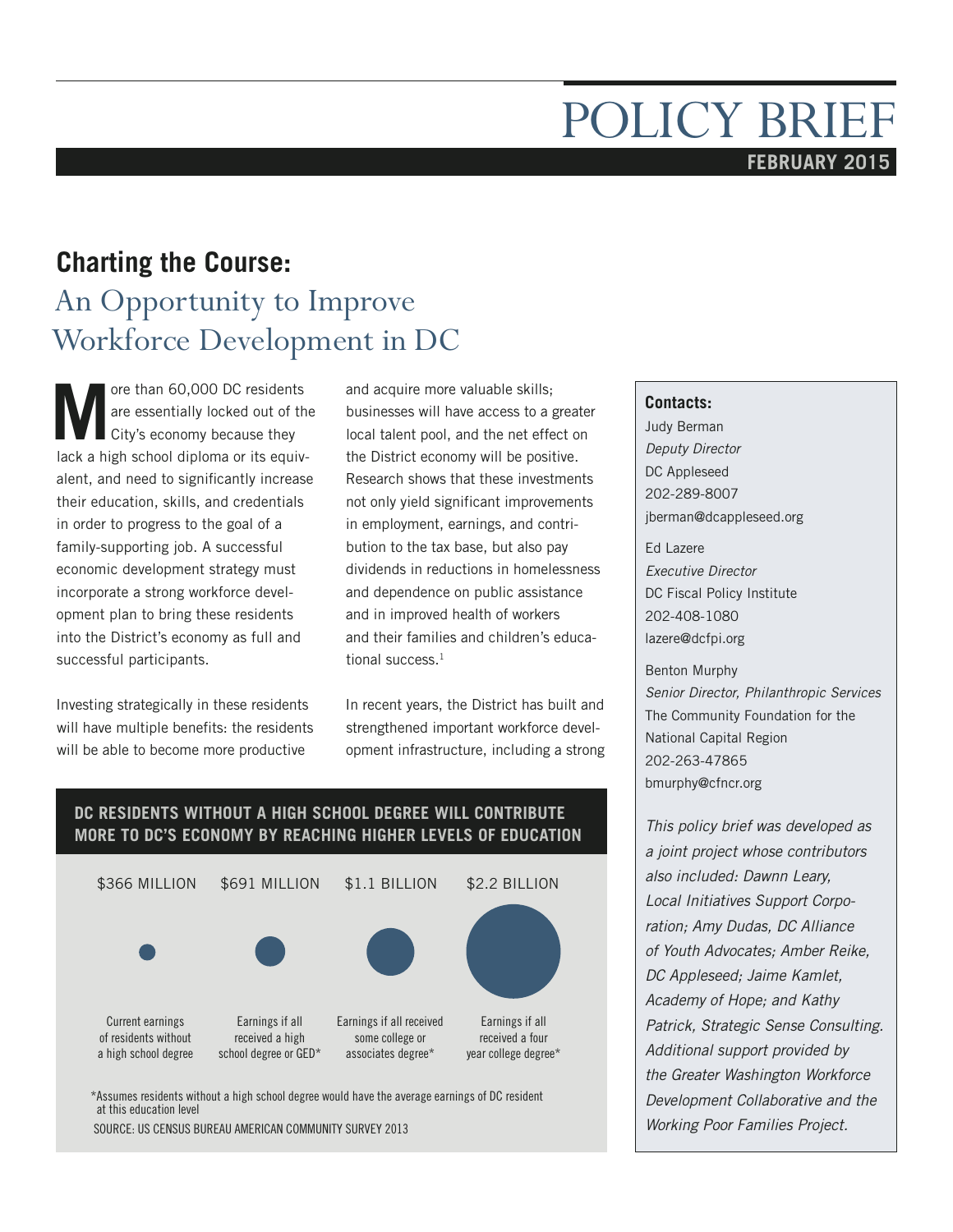and functioning Workforce Investment Council (WIC). Though the District has made progress, the workforce development system is still missing a coherent, comprehensive, cross-agency strategy to take residents from where they are now through the many steps to the end goal—a family-sustaining job that provides ongoing opportunities for career advancement. The current fragmented system creates too many opportunities for individuals to fall out of the process and land far short of that goal.

The District needs a workforce development system that is seamless, creating viable pathways with smooth transitions so that individuals can successfully pursue all the steps to economic and career success. Three key elements are required to bring about such a system: a career pathways approach to workforce development; a culture of performance and accountability; and continued strong leadership from the WIC.

Over the past several years, the District has brought a once-neglected workforce development system back into compliance with key federal and local standards. The Mayor and Council now have an important opportunity to build on that momentum to help the system evolve from one that is focused on basic compliance with state and federal regulations to one that is strategically optimized and focused on achieving key outcomes that will help more District residents achieve economic security.

Two key opportunities can be leveraged in that effort. Congress recently reauthorized the Workforce Investment Act (WIA) as the Workforce Innovation and Opportunity Act (WIOA). The new law

will already require the District to better integrate its programs. WIOA also fixes some key problems and opens new opportunities. In addition, the Council mandated the creation of an Adult Career Pathways Task Force in the last budget cycle. This task force can help to lay the groundwork for building the system District residents need.

### **Build a Career Pathways Framework for Workforce Development**

A "career pathways" approach to education and training has been demonstrated to be successful, particularly with individuals who lack a high school diploma or its equivalent, have experienced long bouts of unemployment, or face other significant barriers to employment. This approach squarely addresses the realities and challenges faced by low-skilled residents by meeting them where they are (addressing their educational, job training, and personal needs) and assisting them to progress incrementally toward the end goal of a family-supporting job with growth opportunities. The pathway approach connects progressive levels of education, training, support services and credentials. Each career pathway has three essential features:

- **Multiple entry points, so that** individuals can begin their career path at the most appropriate skill level;
- Multiple exit points so that individuals can enter the workforce at various milestones and easily return to their education when they're ready—either between jobs or while they are working; and
- Well-connected and transparent education, training, credentialing,

and support services to facilitate progress along the pathway and ensure participants can get credit for their education and experience in the future.<sup>2</sup>

Implicit in this approach is the alignment of services across agencies and funding sources, and a commitment by programs to design and support "handoffs" (including bridges between programs or inter-agency referrals) such that individuals who complete one program are set up for success on the next step of the pathway. Without such strategic connections, individuals are far less likely to develop an achievable career plan and continue their progress to ultimately achieve success in the job market.

Adoption of a career pathways framework will require the District to move beyond stand-alone programs which operate in silos to establishing a system in which:

- A high school diploma or equivalent credential, including a GED, is a step on a pathway that leads to additional education, training, and work experience, not just an end in itself;
- All education and workforce programs are interconnected, demand-driven, aligned with employer expectations, and allow individuals to move seamlessly among them as they seek to advance to the next step in their careers; and
- Business representatives from targeted sectors, through leadership of the Mayor and WIC, are engaged in a meaningful way to ensure that the District is preparing the types and numbers of workers they need.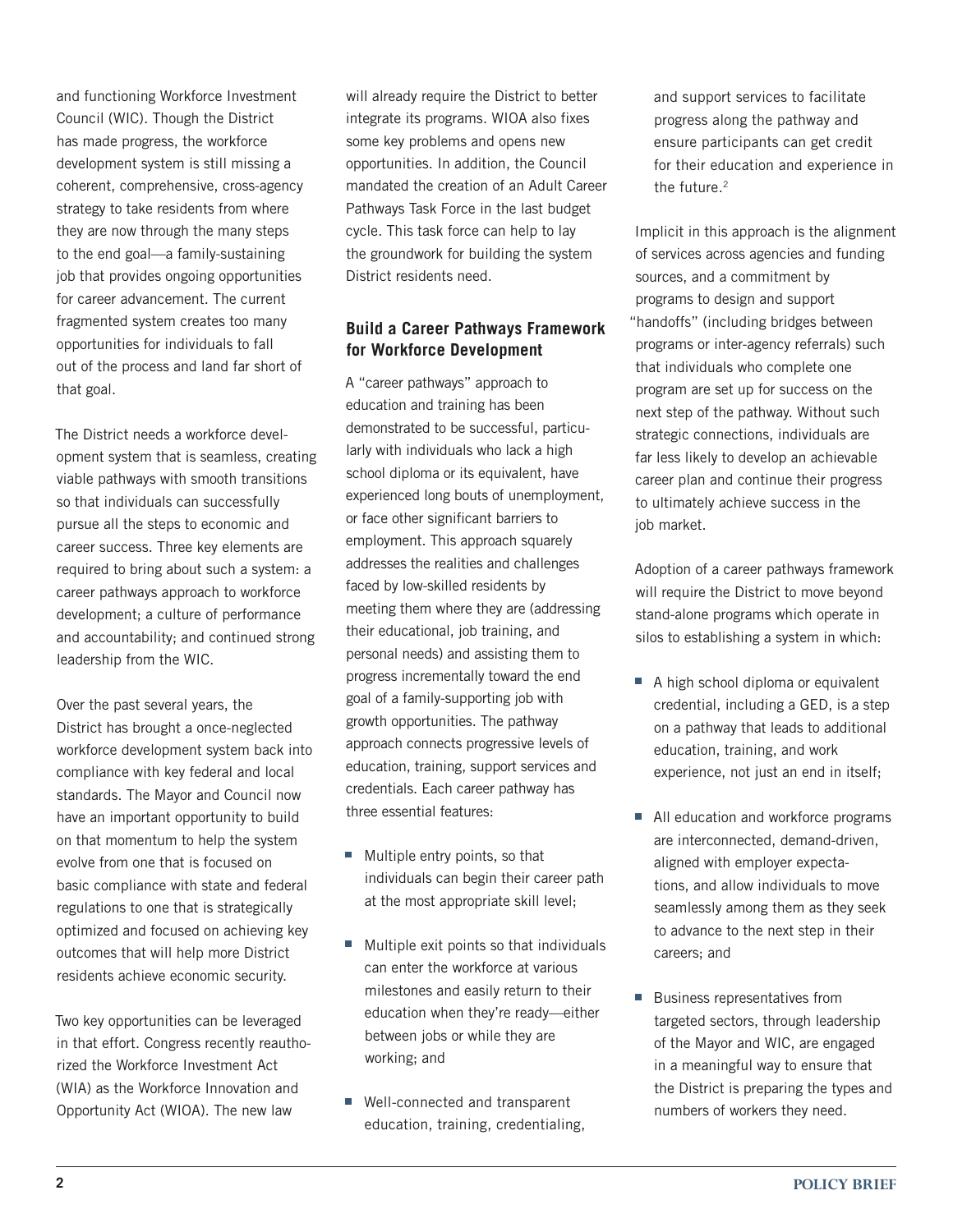#### **New Opportunities in WIOA**

The Workforce Innovation and Opportunity Act (WIOA) became law in July, 2014. It is the first update to the nation's primary workforce development legislation since 1998 when WIA was enacted. WIA established a universal access system of one-stop career centers, which provide access to training and employment services for a range of workers, including low-income adults, low-income youth, and dislocated workers. WIOA includes many substantial changes to WIA that will better align workforce programs with each other and with the needs of employers, and ultimately help improve the District's workforce development system.

In general, the old law contained provisions that functioned as a deterrent to serving those with significant barriers, or from providing the full range of services needed to successfully assist low-income, low-skilled individuals to attain economic and career success. The new law eliminates these deterrents, and in fact places a high priority on serving these individuals. It promotes specific strategies and services that have proven successful in assisting low-skilled individuals who often face other barriers to employment as well as limited access to career opportunities

Key shifts in national law are a direct result of both past failures and the development of proven successful methods. The new law emphasizes several key improvements that are particularly relevant in the District:

■ An increased commitment to assisting individuals with barriers to achieve economic and career success;

- A focus on career pathways as a key vehicle for achieving that result;
- **I** Improved coordination across agencies to ensure smooth progress for individuals as they pursue their career goals;
- Sector partnerships that engage key employers in specific industry sectors, identify in-demand credentials, and ascertain gaps in current programming are a new requirement for the WIC. These sector partnerships can and should inform career pathway discussions in the District; and,
- Incremental performance measures that more accurately track progress and document successful outcomes across agencies, including the Department of Employment Services (DOES), Office of the State Superintendent of Education (OSSE), and others.

The implementation timeline for WIOA creates both urgency and opportunity for the District. The majority of WIOA provisions become effective on July 1, 2015, the first full program year after enactment. New and more rigorous performance measures will take effect in July, 2016, making it critical to use this year to develop structures and services to meet the new performance measures, and ensure that the system is prepared to meet them. States and localities also have until early 2016 to develop a new strategic implementation plan, which will allow the District to test and refine new approaches during this year, and use the results to create an optimal plan.

The Budget Support Act of 2014 established the Adult Career Pathways Task Force housed within the Workforce Investment Council.3 They are tasked with the creation of a city-wide strategic plan for connecting adult basic skills program administered in the District to career pathways. The group includes the leadership of the various District agencies tasked with elements of career instruction, including the WIC, OSSE, DOES, City Council, Deputy Mayor for Education, and others. With the establishment of this Task Force, the District is ideally positioned to meet expectations for the increased use of career pathways mandated by WIOA.

#### **Recommendations**

- Transform the current workforce development system by implementing a career pathways framework focused on key industry sectors. Ensure all publicly funded (both federal and local) programs that have an adult education, job skills training, or employment component, including WIOA, the Supplemental Nutrition Assistance Program (SNAP), Temporary Assistance for Needy Families program (TANF), Transitional Employment Program (TEP), and adult charter schools utilize a career pathways framework.
- As a key starting point in creating a career pathways system, and guided by the work of the Adult Career Pathways Task Force, incorporate a career pathways framework into the WIOA state plan. In accordance with WIOA section (101)(d)(1), the mayor should designate the WIC to design and facilitate a collaborative planning process with partnership agencies for the development of the unified state plan. Meaningful shared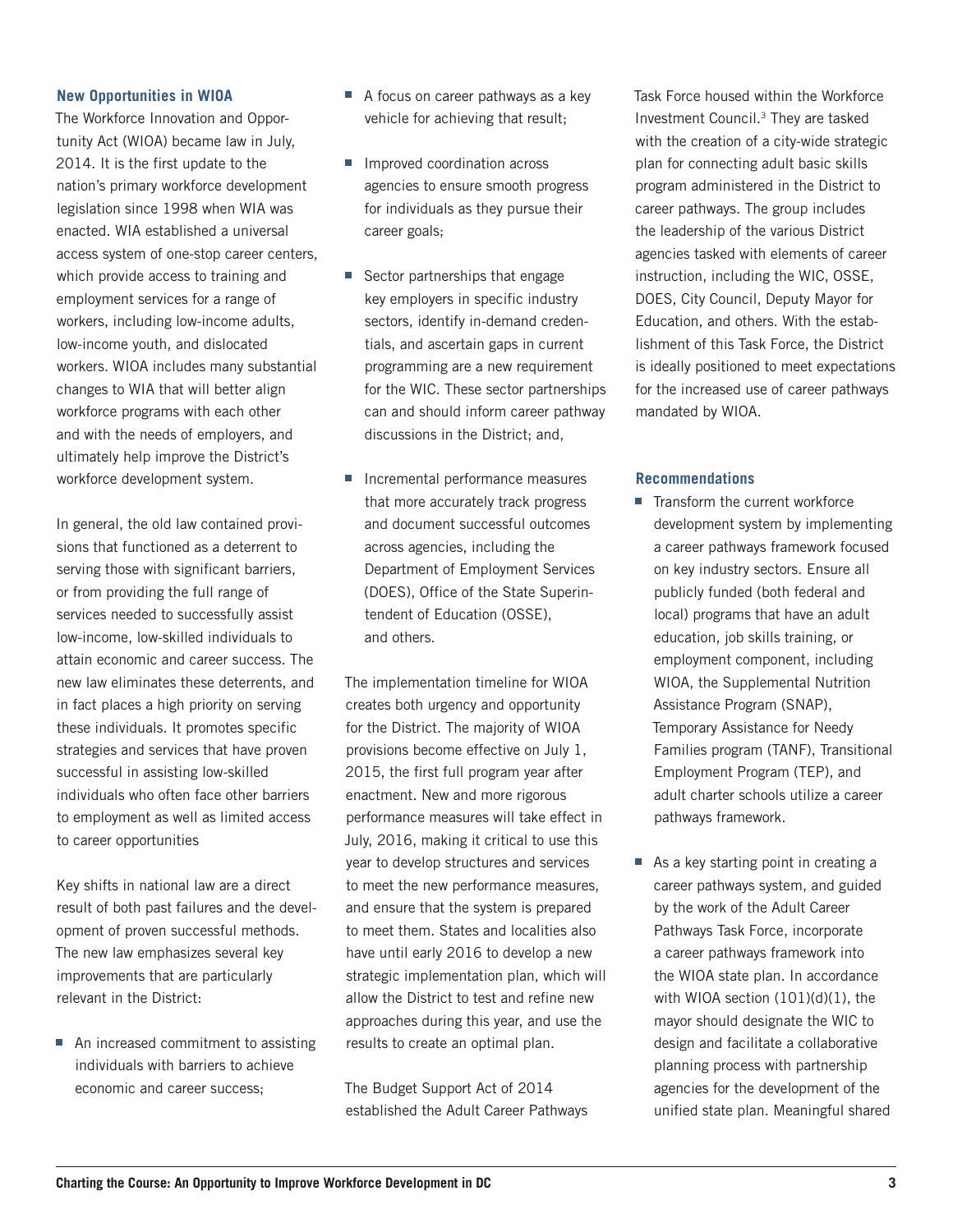planning should be used to address a common set of goals and performance measures spanning both federallyand locally-funded programs. Youthserving agencies should also be engaged to ensure that the career pathways approach includes youth as well as adults.<sup>4</sup>

Set a particular goal that all adult learners enrolled in an educational or workforce training program (those without a high school diploma or equivalent and/or basic or below basic literacy skills) have access to a career pathway by 2020. Ensure that on-ramps for individuals with other common barriers (e.g., a criminal

record, limited work experience) are well-articulated as well.

- Commit appropriate budget and staffing resources to implement the strategic plan developed by the Task Force. Include funding in the FY16 budget for The Career Pathways Innovation Fund to help plan, pilot and scale up programs and practices that the Task Force determines are necessary to build out specific career pathways in key industry sectors. This fund should be administered by the WIC with direction from the Task Force.
- As recommended in a recent report by DC Appleseed, provide the

**FIGURE 1. ESSENTIAL FEATURES OF A CAREER PATHWAYS SYSTEM**



SOURCE: CLASP, "Shared Vision, Strong Systems: The Alliance for Quality Career Pathways Framework Version 1.0" (2014). Guide to acronyms in the entry point arrows: ABE=Adult Basic Education; TANIF=Temporary Assistance to Needy Families; CTE=Career and technical education

Figure 1: Graphic of a general Career Pathway System that provides progressive levels of education, training, and support services to prepare people for employment and career advancement.

"additional support…necessary to help lower-level learners successfully advance in career pathways. Learners with skills below the  $6<sup>th</sup>$  grade level may need to build their basic skills in order to advance in career pathways models. Programs for lowerlevel learners should ensure that students get the foundational skills necessary to advance in career pathways, and that learners are connected to career pathways as they master lower-level skills."5

## **Lead a Culture of Accountability and Performance**

The Workforce Investment Implementation Act of 2014, passed by the DC Council last year, clarified the formal responsibilities of the Workforce Investment Council.6 With a stronger and more effective WIC in place, there is an opportunity to move beyond simple compliance with federal requirements and focus on a strategic approach to meeting employment goals for the District. Such a strategic approach should look at how workforce and related systems can be leveraged and structured to make significant strides toward realizing economic opportunity for all District residents.

A key ingredient for success will be to create a culture of quality, performance, and accountability, where:

- The District establishes goals, tracks performance, and reports outcomes for every career pathways program (preferably in a common format across programs);
- Resources are driven towards highperforming, evidence-based or promising programs;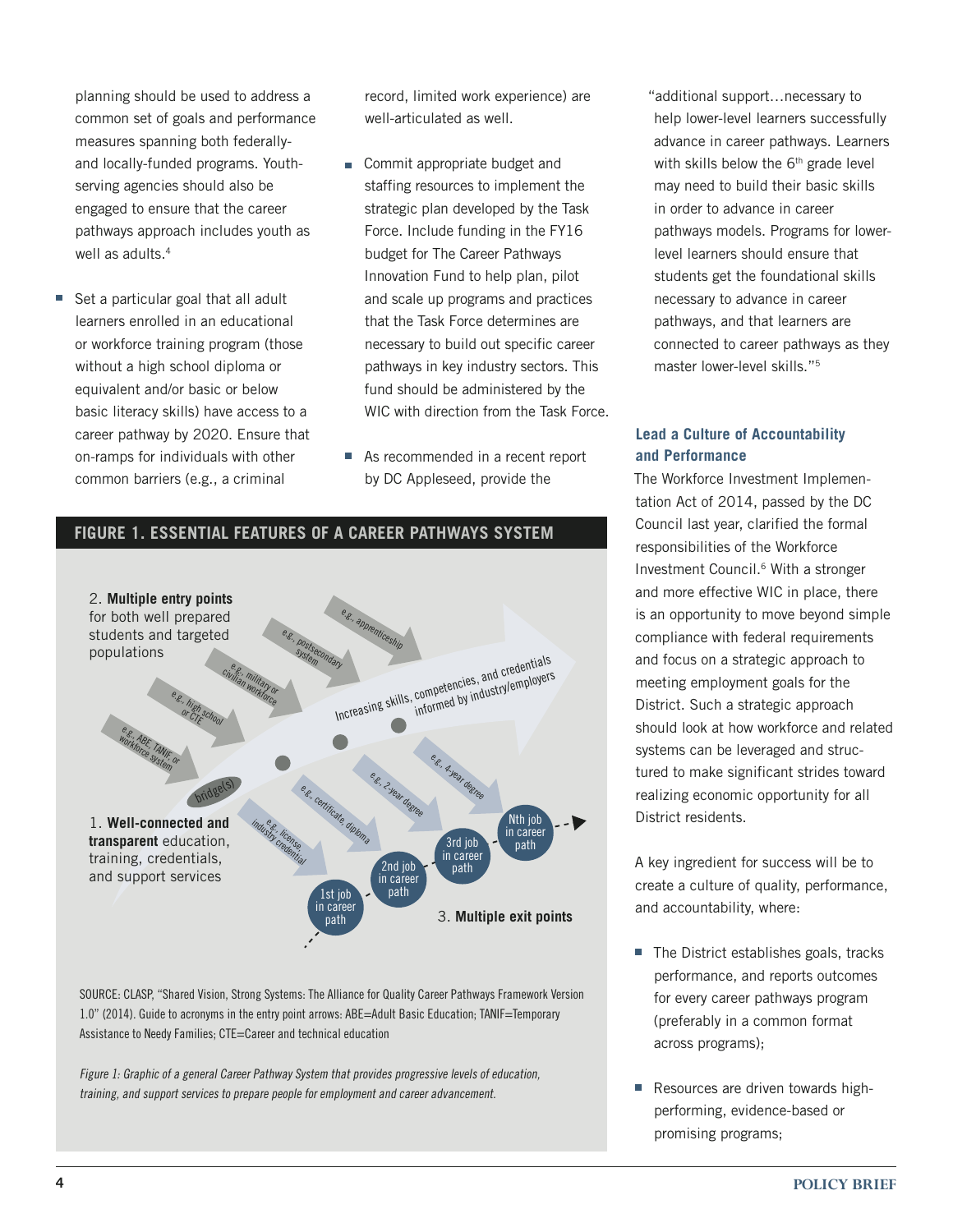- **Programs and agencies gain a** better understanding of the needs of residents and the services they are seeking/using, and of the needs of employers;
- Agencies identify and document the most promising practices for District residents so they can be scaled up and/or replicated;
- **Programs are held accountable for** creating and implementing intentional handoffs to the next step along the career pathway; and
- **Jobseekers and other stakeholders are** able to easily identify and navigate training/education options.

The District must be able to measure its successes and analyze any shortfalls in order to continuously improve. It will be essential to put data systems and accountability mechanisms in place to support the career pathways system. That will involve gathering consistent and comparable data across systems. The District will need to fully utilize existing data and build new data capacity. In addition, strong leadership from the Mayor, the Council, DOES, and the WIC will be necessary to provide the incentive to set and sustain high expectations around performance and accountability. The Council's oversight and budget authority will be critical, as will its ongoing support for data-driven decisions at every level of government.

#### **Recommendations**

■ All publically funded workforce and adult education programs should adopt the WIOA performance measures and publish an annual

system-wide report card on performance. (Example: Washington State.) CapStat should incorporate these measures into its assessment of the District's workforce and economic development performance.

- Create a single, integrated database on workforce program customers for all workforce/adult education programs. The database would include information on client assessment, referrals, program usage, and transitions among individual programs. (Example: Chicago's Integrated Workforce Information System.) OSSE and DOES are currently developing a "Data Vault" that bridges data systems used by various District agencies and has interface capability with the Statewide Longitudinal Education Data System (SLED—an educational data repository operated by OSSE) that could achieve this vision if implemented well. This should be encouraged and supported.
- **Create more transparency for** customers regarding training program options and performance via an online database. Currently, OSSE maintains the Learn DC web portal that includes information on local educational options, with the potential for expansion to include additional training providers and options. An expanded Learn DC site could fit this goal if implemented well. (Example: Maryland's State List of Occupational Training Programs.)
- As highlighted in the recent Brookings Institution report, *Improving Youth Programs and Outcomes in Washington, DC.,* evaluation and

technical assistance should be better supported, both by building the WIC's own capacity to support formative evaluation of programming, and by funding workforce and education providers to address capacity building, data management, and performance management, starting with The Career Pathways Innovation Fund.<sup>7</sup>

#### **WIC Leads Coordination**

In recent years, the WIC has been revived through the efforts of a more engaged and expert membership and staff. The next step is to fully empower the WIC to lead and coordinate the City's strategic vision for its workforce development system, including input into budgeting and funding levels. The WIC is vested with new responsibilities under WIOA, charging the members and staff with increasing opportunities that will push government to work collaboratively to serve both businesses and jobseekers. In conjunction with WIOA implementation, the Mayor and Council should reinforce and strengthen the WIC's federally mandated role in coordinating the District's workforce development system.

Through the new legislation, the WIC will continue to serve as both the state and local workforce investment board, making the members of the board and the staff of the WIC subject matter experts responsible for advising the Mayor on the implementation and effectiveness of the District's workforce programs. The relationship between the board's private industry members, labor community, nonprofit community, and government officials is a critical component that will lead to the success of the system and can be used as a model throughout the District